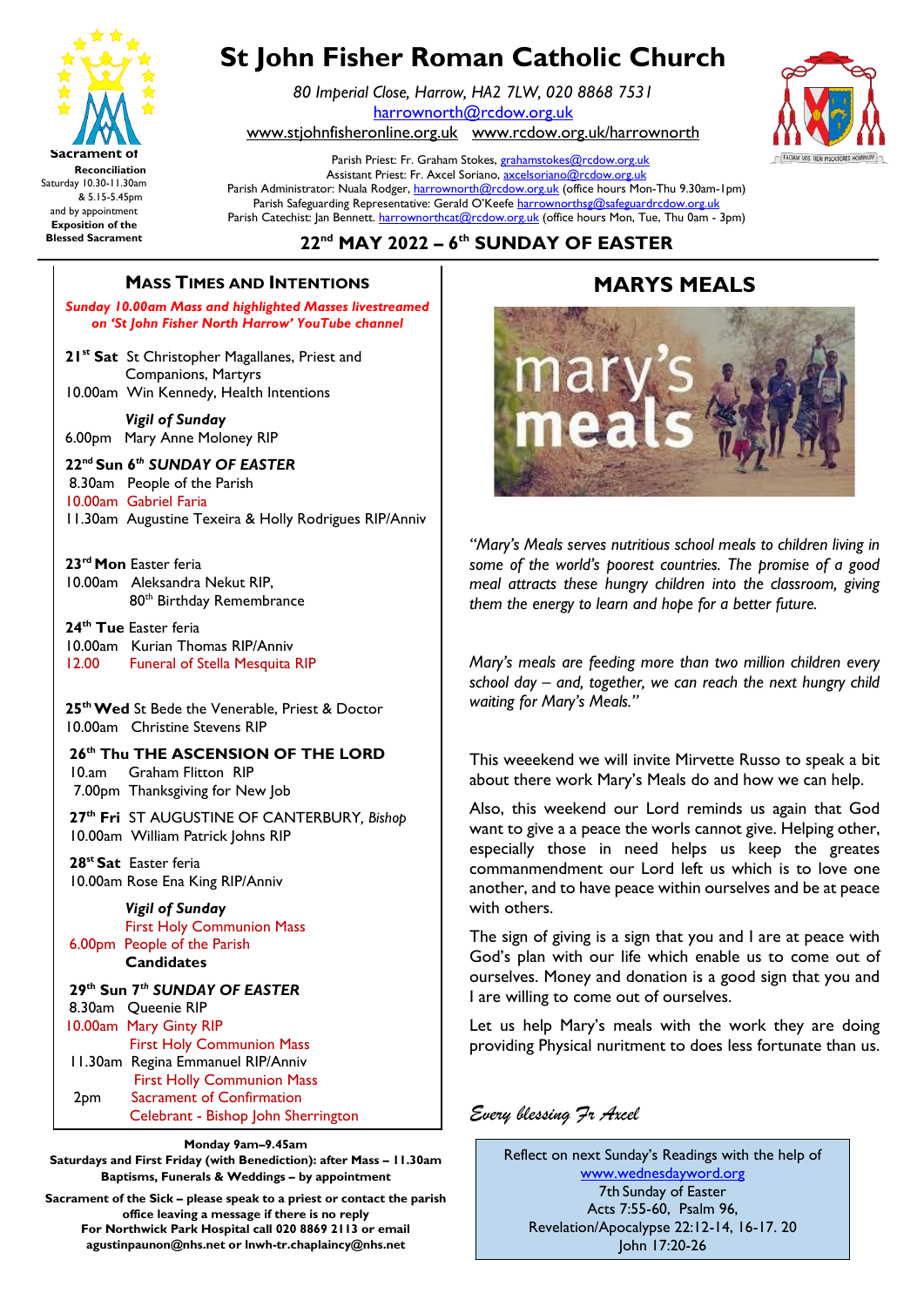#### REGULAR NOTICES

If you or a sick relative could benefit from a visit from the parish **St Vincent de Paul Society,** please contact the parish office or SVP direct on **07935 776298.**

If you would like a visit from the priest and/or to regularly receive **Holy Communion**, please contact the parish office.

#### **Recently deceased -**

**Pray also for** Joe McGrath, Aldo Minoli, Maggie Tighe,

Bridie White, Patrick Moloney, Neville Ransley, Frank Gallagher, Sadie Horan, Edith Peres Da Silva, Cornelius Clancy, Mary O'Shea, Augustine Texeira, Kurian Thomas, Calogero Porrello,

Mai Dineen, Regina Emmanuel, Sarah Madden, Ronald Martin, Julie Wilson, Julia Reilly and all whose anniversaries of death occur at this time.

#### PARISH NOTICES

**Returning to Mass at Pentecost - copies of the bishops'** statement restoring the Sunday obligation on Catholics are available at the back of the church, having been distributed with the e-mailed newsletter.

**Ascension Thursday 26th May 10 am Mass** – The Year 3 children from St John Fisher School will be attending this mass.

**Parish Get Together – from 12noon on Sunday 12th June (Trinity Sunday)** you are invited to come to the parish centre (and outside if the weather is good!) for a bring and share lunch. It will be a great opportunity to socialise with other parishioners and celebrate our faith together for the first time in 3 years! **Please sign up to help set up, clear up or to bring along some food, sweet or savoury**

**Parish Renewal 'Divine Renovation' reading group** – Further to our 'watch party' on Shrove Tuesday Fr Graham would like to invite parishioners to join a reading group to explore the priniciples and ideas in 'Divine Renovation' and how we might take them forward in the parish. This will start with a gathering on **Monday 13th June at 7pm in the small hall**. **If you are interested in joining the group please contact Fr Graham** in person or via email as we need to buy the books! More information can be found at [www.divinerenovation.org/](https://www.divinerenovation.org/) or by watching [www.youtube.com/watch?v=C18V0l28-2U](http://www.youtube.com/watch?v=C18V0l28-2U)

• The Funeral Mass of **Stella Mesquita RIP** will take place at **12noon on Tuesday 24th May** followed by committal at Breakspear Crematorium

**Sacramantal Celebrations –** . Bishop John Sherrington will be here to celebrate the **Sacrament of Confirmation** at **2pm on Sunday 29th May**. This year we will be celebrating **First Holy Communions** at parish Sunday Masses on the weeeknds of **28/29 May, 4/5 June and 11/12 June**. These will be followed by a **Corpus Christi procession after the 11.30am Mass on Sunday 19th June**. Please keep these young parishioners and their families in your prayers.

**Fr Tony Brunning RIP** – Fr Tony's Funeral Mass will be on **Monday 23rd May at 12.15pm** at Holy Trinity, Brook Green. Bishop Paul McAleenan will preside and the homily will be given by Fr Tony Pellegrini. Fr Tony Brunning was parish priest of Northolt and South Harrow in the 1980s and 90s.. May he rest in peace.

**Little Explorer Stay and Play at St John Fisher Primary School** – **9.30am-11.00am** on **Monday 23rd May, Thursday 30th June and Monday 11th July.** Sessions for children 4 years old and under

playng alongside qualified and experienced teachers. Cost of £3 per session. A variety of activities both inside and outside. Snacks and refreshments provided. To book please contact the school office on 020 8868 2961 or [office@st-johnfisher.harrow.sch](mailto:office@st-johnfisher.harrow.sch)

**The Parish Women's Group** are organising a walk on **Saturday 21st May** in Sarratt. They will meet at the church at 10.30am after morning Mass and share cars to Sarratt. The walk lasts about an hour and a half. You will need walking boots/shoes There will be lunch afterwards at The Cock Inn, where the walk starts. All women in the parish are invited and we would be delighted to see new faces. Please contact Deirdre Barker on [dshanahan1@hotmail.com](mailto:dshanahan1@hotmail.com) or the Parish Office for more information.

**St John Fisher Primary School Summer Fete** – The Friends of St John Fisher School are holding a Summer Fete on **Saturday 2nd July** which we have been invited to take part in. More information will follow but we will firstly be asking for **plants for a plant stall as well as for volunteers to sell raffle tickets after Sunday Masses**.

**Livestreaming of First Communion Masses -**

**The First Communion Masses will be live streamed. The altar and the first four rows of pews will be filmed: people may therefore be randomly filmed. If you do not want to be filmed please sit at the back of the church and let the ministers know that you would like to receive communion in your seat**.

**Come & See Morning** - The Permanent Deacon is a man who serves the Church through ministry of Word, Altar and Charity, under the direction of the Bishop and Priest. For men who may be interested in learning more about the Permanent Diaconate, they are invited to a 'Come & See' Morning on Saturday 21st May, 10am - 12noon at Church of The Guardian Angels, 377 Mile End Road, E3 4QS. For further information please contact Deacon Adrian Cullen [adriancullen@rcdow.org.uk](mailto:adriancullen@rcdow.org.uk) or 07961 594725

See also <https://rcdow.org.uk/vocations/permanent-diaconate/>

### DEANERY & DIOCESAN NOTICES

**Day Of Prayer For Eastern Christians:** This year's International Day of Prayer for Eastern Christians is on **22nd May**, the 6th Sunday of Easter. More details on poster n parish porch.

**Westminster Diocesean Pilgrimage to Lourdes** led by Cardinal Vincent Nichols takes place this year from **22nd -29th July**. For further details please pick up a leaflet at the back of the church or visit [www.tangney-tours.com/westminster.](http://www.tangney-tours.com/westminster)

**March For Life 3rd September** - See more details on leaflets in church porch or at [www.marchforlife.co.uk](http://www.marchforlife.co.uk/) and plan to join Catholics and other people of good will at this important annual act of pro-life witness in London. More information to follow but save the date!

**Day of Prayer for Victims of Abuse** - The Bishops have chosen Tuesday of the 5<sup>th</sup> Week of Easter as the Day of Prayer for Victims and Survivors of Abuse — **17th May 2022**. This is a day of prayer for those who have been abused in Eastertime, a season of hope and new life.